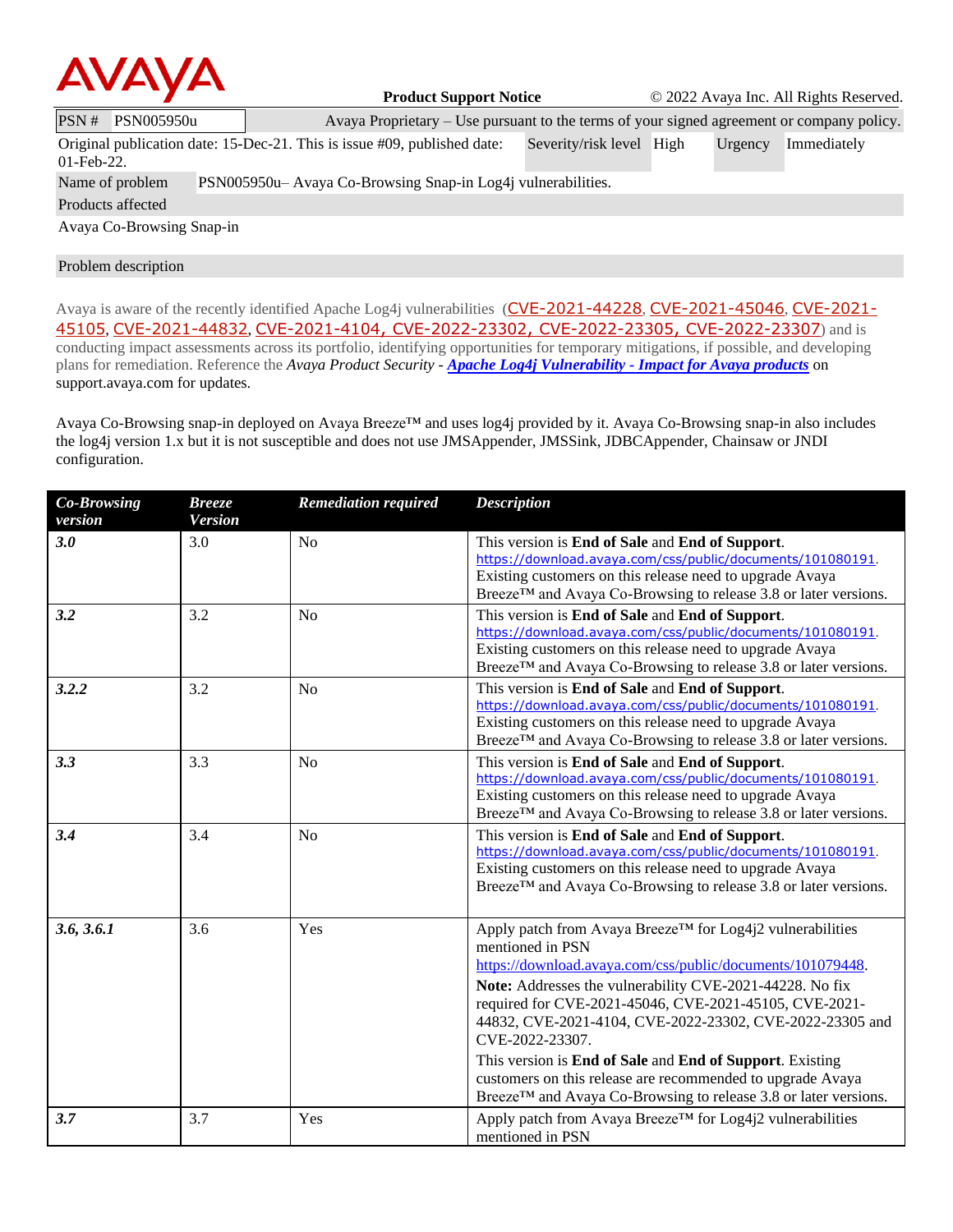|         |       |     | https://download.avaya.com/css/public/documents/101079448.<br>Note: Addresses the vulnerability CVE-2021-44228. No fix<br>required for CVE-2021-45046, CVE-2021-45105, CVE-2021-<br>44832, CVE-2021-4104, CVE-2022-23302, CVE-2022-23305 and<br>CVE-2022-23307.                                                                                                                                                                                                                                                                                                                                                                                                          |
|---------|-------|-----|--------------------------------------------------------------------------------------------------------------------------------------------------------------------------------------------------------------------------------------------------------------------------------------------------------------------------------------------------------------------------------------------------------------------------------------------------------------------------------------------------------------------------------------------------------------------------------------------------------------------------------------------------------------------------|
| 3.8     | 3.8   | Yes | Apply patch from Avaya Breeze™ for Log4j2 vulnerabilities<br>mentioned in PSN<br>https://download.avaya.com/css/public/documents/101079448.<br>Note: Addresses the vulnerability CVE-2021-44228. No fix<br>required for CVE-2021-45046, CVE-2021-45105, CVE-2021-<br>44832, CVE-2021-4104, CVE-2022-23302, CVE-2022-23305 and<br>CVE-2022-23307.                                                                                                                                                                                                                                                                                                                         |
| 3.8.1   | 3.8   | Yes | Apply patch from Avaya Breeze™ for Log4j2 vulnerabilities<br>mentioned in PSN<br>https://download.avaya.com/css/public/documents/101079448.<br>Note: Addresses the vulnerability CVE-2021-44228. No fix<br>required for CVE-2021-45046, CVE-2021-45105, CVE-2021-<br>44832, CVE-2021-4104, CVE-2022-23302, CVE-2022-23305 and<br>CVE-2022-23307.                                                                                                                                                                                                                                                                                                                         |
| 3.8.1.1 | 3.8.1 | Yes | Apply patch from Avaya Breeze™ for Log4j2 vulnerabilities<br>$\bullet$<br>mentioned in PSN<br>https://download.avaya.com/css/public/documents/101079448.<br>Note: Addresses the vulnerability CVE-2021-44228. No fix<br>required for CVE-2021-45046, CVE-2021-45105, CVE-2021-<br>44832, CVE-2021-4104, CVE-2022-23302, CVE-2022-23305<br>and CVE-2022-23307.<br>All deployments on 3.8.1.1 need to upgrade from CoBrowse-<br>3.8.1.1.1290091 to CoBrowse-3.8.1.1.1330096.<br>Note: Fix for vulnerability CVE-2021-44228. No fix required<br>for CVE-2021-45046, CVE-2021-45105, CVE-2021-44832,<br>CVE-2021-4104, CVE-2022-23302, CVE-2022-23305 and<br>CVE-2022-23307. |

Please only follow documented procedures described in this PSN to resolve this issue.

This PSN will be updated as more information is available.

#### Resolution

The resolution explained below addresses the vulnerabilities [CVE-2021-44228,](https://cve.mitre.org/cgi-bin/cvename.cgi?name=CVE-2021-44228) CVE-2021-45046, CVE-2021-45105 and CVE-2021- 4104.

- 1. Need to upgrade Avaya Breeze™ and Avaya Co-Browsing releases 3.4 and less to release 3.8 or later versions.
- 2. Recommended to upgrade Avaya Breeze™ and Avaya Co-Browsing releases 3.6 and 3.6.1 to release 3.8 or later versions.
- 3. Apply Log4j2 vulnerability patches from Breeze for Co-Browsing releases 3.6, 3.6.1, 3.7, 3.8, 3.8.1. Information available on PSN<https://download.avaya.com/css/public/documents/101079448>
- 4. All deployments on 3.8.1.1 need to upgrade from CoBrowse-3.8.1.1.1290091 to CoBrowse-3.8.1.1.1330096.

Workaround or alternative remediation

NA

#### Remarks

- Issue 2 December 15, 2021: Updated the fix of vulnerability CVE-2021-44228.
- Issue 3 December 15, 2021: Updated the fix of vulnerability CVE-2021-44228.
- Issue 4 December 17, 2021: Status of the fix for vulnerability CVE-2021-45046.

Issue 1 – December 15, 2021: Initial publication.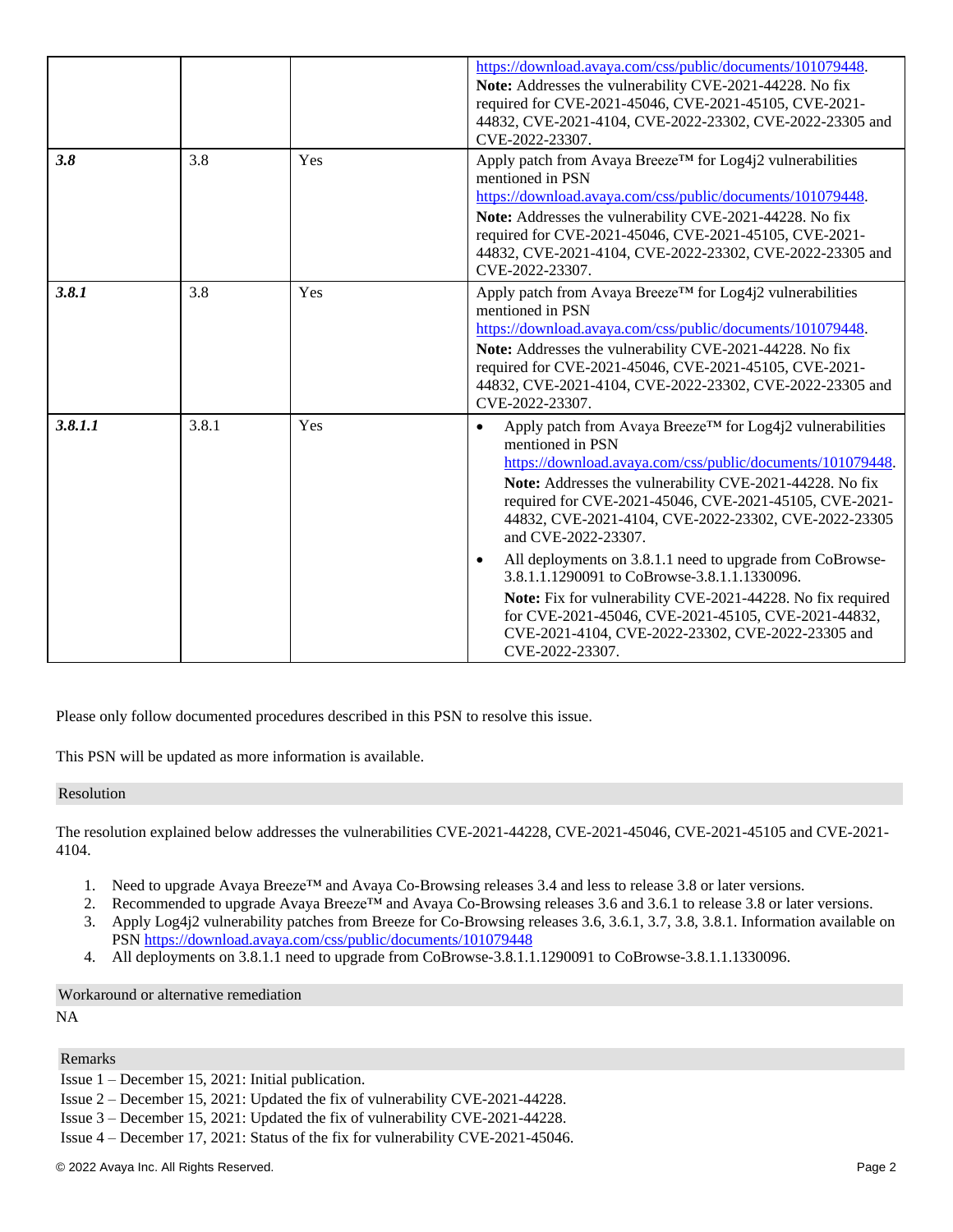Issue 5 – December 20, 2021: Updated the fix for vulnerability CVE-2021-45046.

Issue 6 – December 21, 2021: Updated the fix for vulnerability CVE-2021-45105.

Issue 7 – January 06, 2022: Status of the fix for vulnerability CVE-2021-44832 and CVE-2021-4104.

Issue 8 – January 06, 2022: Updated the fix for vulnerability CVE-2021-44832 and CVE-2021-4104.

Issue 9 – February 1, 2022: Updated the sale and support status along with the fix for vulnerability [CVE-2022-23302](https://www.cvedetails.com/cve/CVE-2022-23302/), [CVE-2022-](https://www.cvedetails.com/cve/CVE-2022-23305/) [23305](https://www.cvedetails.com/cve/CVE-2022-23305/) and [CVE-2022-23307](https://www.cvedetails.com/cve/CVE-2022-23307/).

# **Patch Notes**

The information in this section concerns the patch, if any, recommended for Avaya Co-browsing snap-in release 3.8.1.1 in the Resolution above.

Backup before applying the patch

Always, refer t[o Avaya Co-Browsing](http://downloads.avaya.com/css/P8/documents/101078829) Snap-in Release Notes

### Download

For deploying Avaya Co-browsing snap-in 3.8.1.1:

- 1. Go to Avaya Support and enter your Username and Password, then click LOG IN.
- 2. Mouse over Support by Product at the top of the page and click Downloads in the menu.
- 3. In the Enter Your Product Here box, enter "Co-Browsing" and select Avaya Co-Browsing Snap-in Release 3.8.x for your installation.
- 4. Download CoBrowse-svar-3.8.1.1.1330096.svar.

### Or download directly from PLDS using download ID CB0000000022

| Patch install instructions                                                                                                | Service-interrupting? |
|---------------------------------------------------------------------------------------------------------------------------|-----------------------|
| Please refer to Avaya Co-Browsing Snap-in Release Notes (Chapter 3) for information about deployment                      | Yes.                  |
| Verification                                                                                                              |                       |
| Verify all breeze nodes are updated as per Breeze PSN and corresponding version of Avaya Co-browsing snap-in is deployed. |                       |

Failure

Contact Avaya Technical support

Patch uninstall instructions

Please refer to [Avaya Co-Browsing](http://downloads.avaya.com/css/P8/documents/101078829) Snap-in Release Notes.

# **Security Notes**

The information in this section concerns the security risk, if any, represented by the topic of this PSN.

Security risks

Reference <https://cve.mitre.org/cgi-bin/cvename.cgi?name=CVE-2021-44228> Reference <https://cve.mitre.org/cgi-bin/cvename.cgi?name=CVE-2021-45046> Reference <https://cve.mitre.org/cgi-bin/cvename.cgi?name=CVE-2021-45105> Reference <https://cve.mitre.org/cgi-bin/cvename.cgi?name=CVE-2021-44832> Reference <https://cve.mitre.org/cgi-bin/cvename.cgi?name=CVE-2021-4104> Reference <https://cve.mitre.org/cgi-bin/cvename.cgi?name=CVE-2022-23302> Reference <https://cve.mitre.org/cgi-bin/cvename.cgi?name=CVE-2022-23305> Reference <https://cve.mitre.org/cgi-bin/cvename.cgi?name=CVE-2022-23307>

Reference<https://logging.apache.org/log4j/2.x/security.html> Reference<https://logging.apache.org/log4j/1.2/>

Avaya Security Vulnerability Classification

Reference [www.avaya.com/emergencyupdate](http://www.avaya.com/emergencyupdate)

### Mitigation

As noted in this PSN.